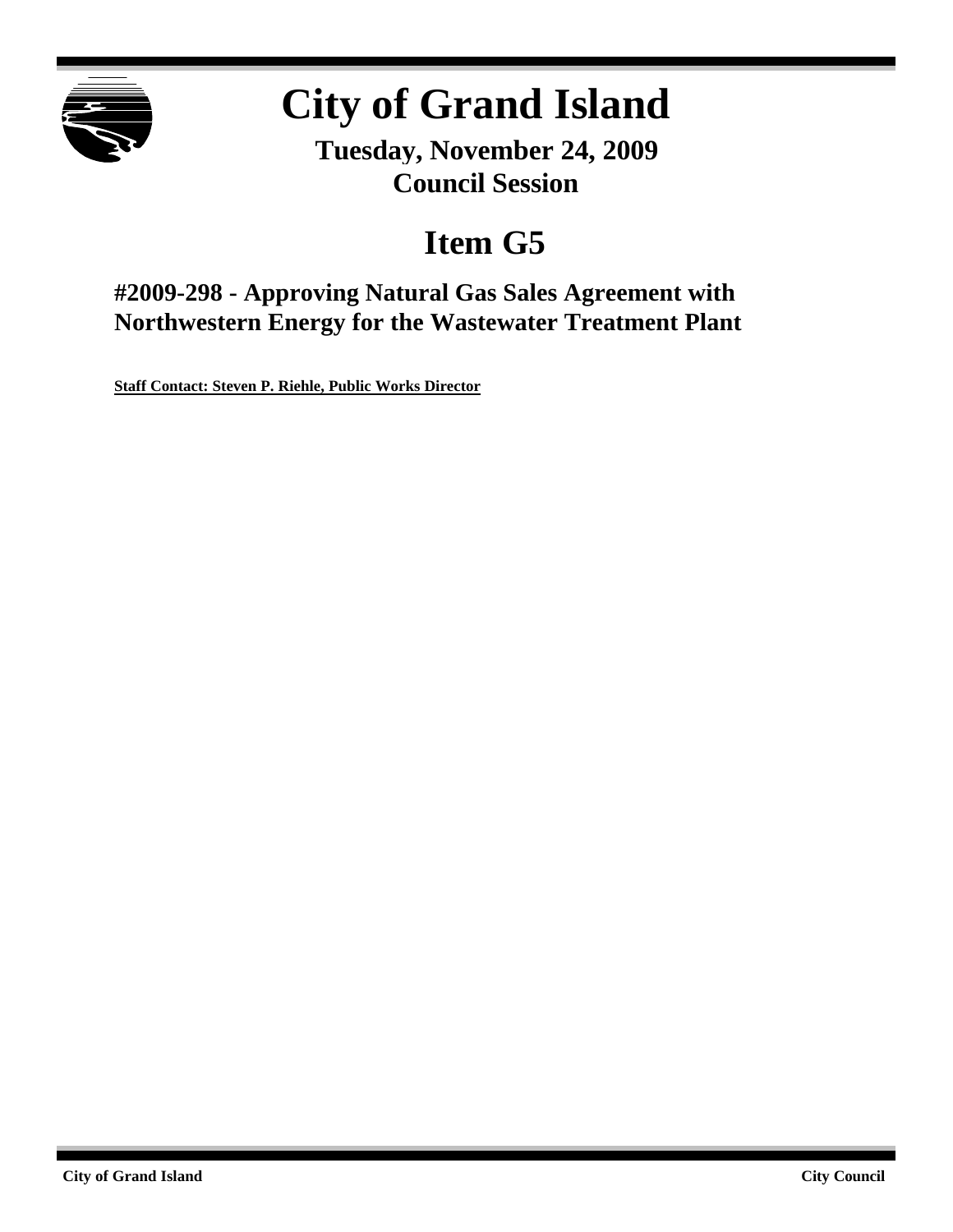# **Council Agenda Memo**

| From:           | Steven P. Riehle, Public Works Director                                                              |  |
|-----------------|------------------------------------------------------------------------------------------------------|--|
| <b>Meeting:</b> | November 24, 2009                                                                                    |  |
| Subject:        | Approving Natural Gas Sales Agreement with<br>Northwestern Engery for the Wastewater Treatment Plant |  |
| Item $\#$ 's:   | $G-5$                                                                                                |  |
| $Presenter(s):$ | Steven P. Riehle, Public Works Director                                                              |  |

### **Background**

The City of Grand Island's Wastewater Treatment Plant is served by Northwestern Energy for natural gas.

Northwestern Representatives indicate that the City's Wastewater Treatment Plant is an existing gas customer that entered into an agreement for interruptible natural gas service quite some time ago (probably in the 1980's). The current rates paid by the Wastewater Division are interruptible rates that significantly reduce the cost to purchase natural gas.

## **Discussion**

Northwestern Energy is requesting that the City's Wastewater Treatment Plant sign a new natural gas sales agreement. The agreement with Northwestern is appropriate, as they maintain the natural gas franchise for the City. To summarize, this agreement states that the Wastewater Treatment Plant agrees to retain Northwestern Energy as the natural gas supplier for at least five  $(5)$  years and that the plant will not go over 810 therms/day during a curtailment period. There haven't been any curtailments issued in over 10 years. The 810 therms/day allocated to the Wastewater Treatment Plant is adequate to keep the offices warm and equipment buildings above freezing. The forecast for available natural gas is also stable for the future.

# **Alternatives**

It appears that the Council has the following alternatives concerning the issue at hand. The Council may: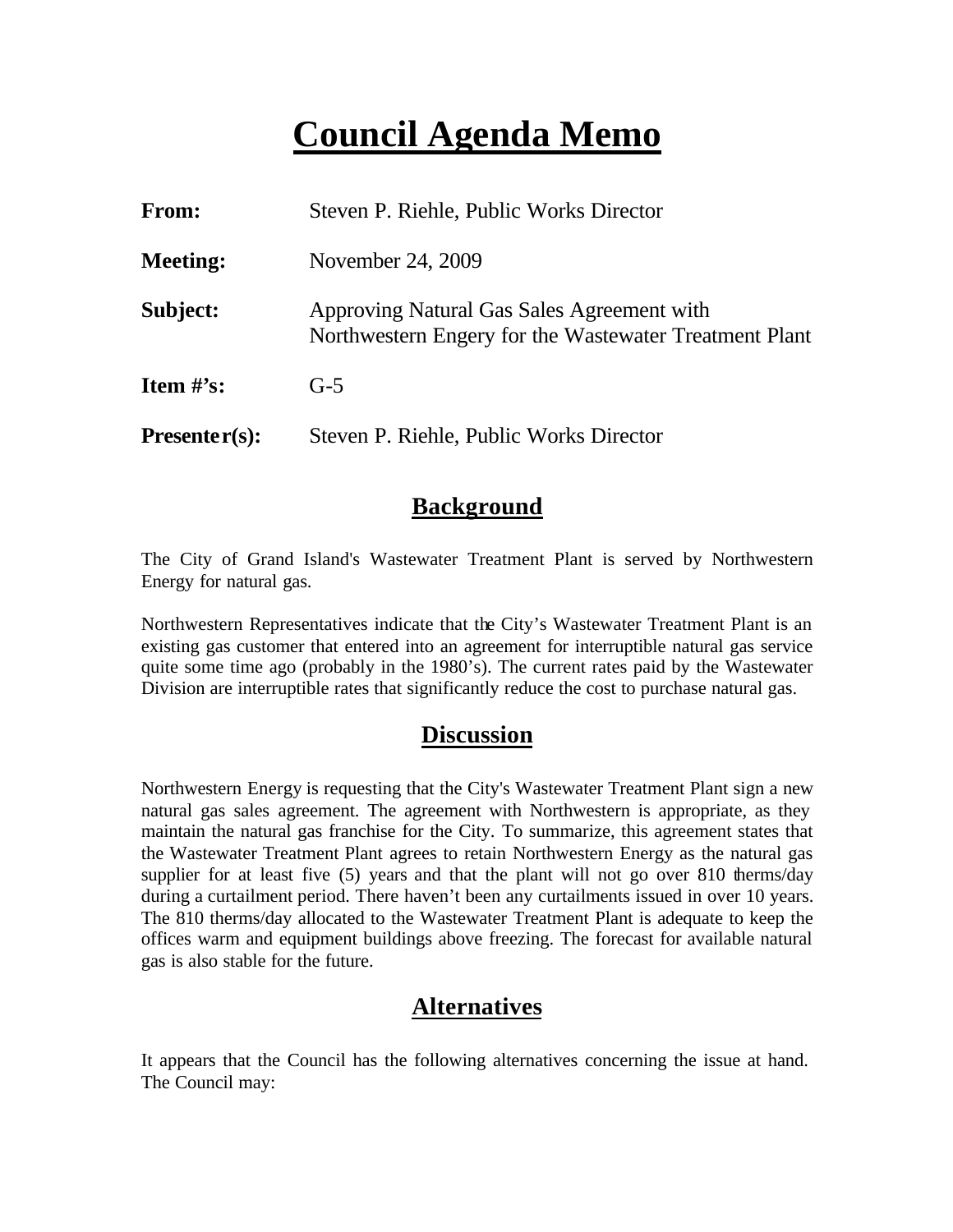- 1. Move to approve
- 2. Refer the issue to a Committee
- 3. Postpone the issue to future date
- 4. Take no action on the issue

# **Recommendation**

City Administration recommends that the Council approve the signing of the agreement, by the Mayor, with Northwestern Energy to provide natural gas for at least five (5) years to the Wastewater Treatment Plant.

# **Sample Motion**

Move to approve the Mayor signing the agreement with Northwestern Energy.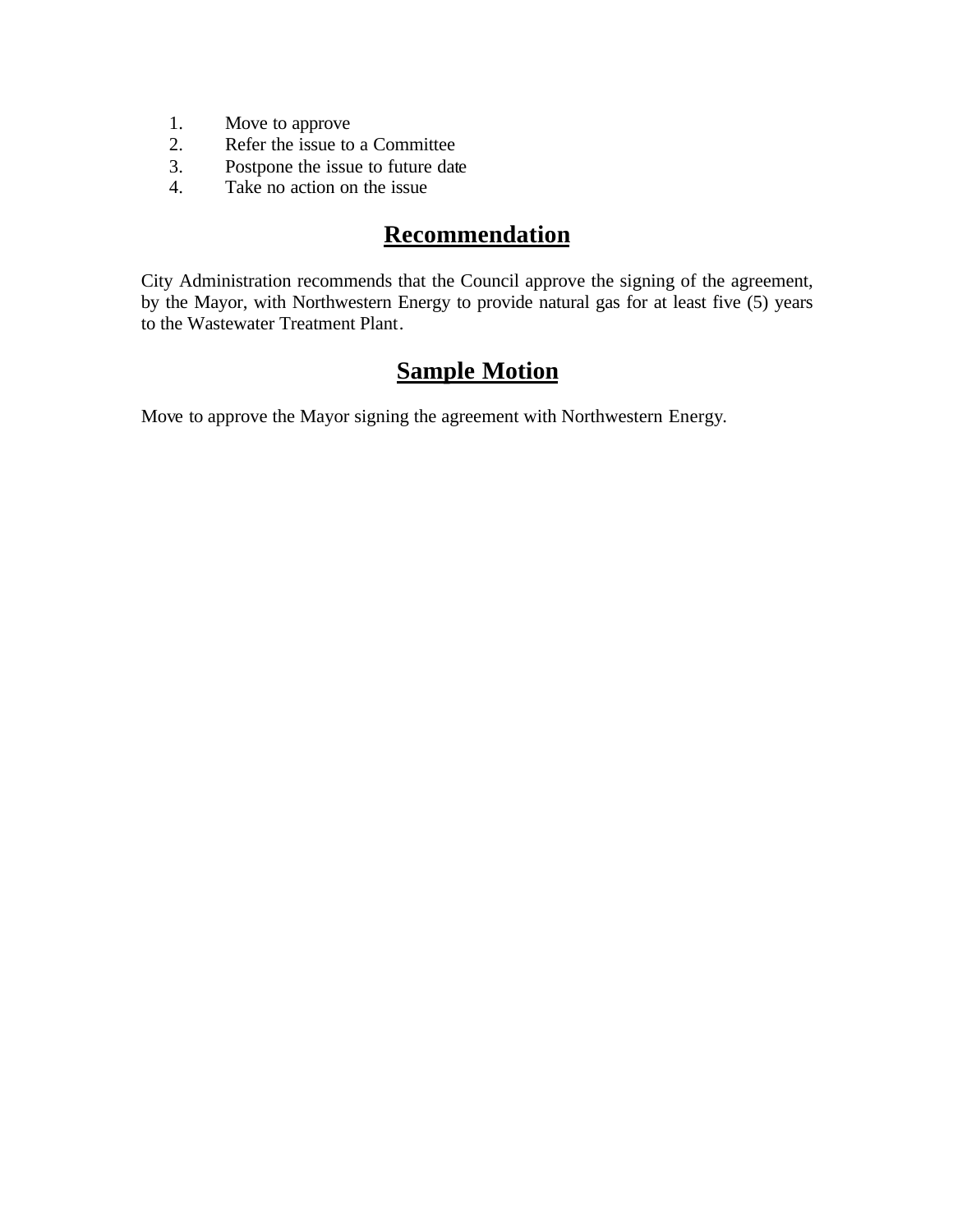# NorthWestern Energ

NorthWestern Corporation d/b/a NorthWestern Energy P.O. Box 1318 Huron, SD 57350-1318 Telephone: (800) 245-6977 Facsimile: (605) 353-7514 www.northwesternenergy.com

October 14, 2009

**WASTEWATER TREATMENT PLANT** PO BOX 1968 **GRAND ISLAND NE 68802-1968** 

Dear Customer

As winter approaches, NorthWestern Energy is updating its interruptible customer information list. According to the company's records, you are served under rate 94E, extended service. Extended Service is defined as service contracted for a period of 5 years or more. In signing the attached agreement, you are agreeing to retain NorthWestern as your natural gas service provider for at least 5 years.

Rate 94E is a contract demand rate. This means that NorthWestern may contact you and require that you limit – or curtail -- your natural gas consumption to no more than your contract demand for a short time period. These requests may be in response to situations such as pipeline constraints or supply interruptions during times of extreme cold weather. Please note, that it has been more than 10 years since NorthWestern has requested curtailment.

If you use a standby or alternate fuel system, this is a good time to make certain that your optional system is in good running order. If your operations have changed and your natural gas contract demand amount needs to be updated, please contact one of the names at the bottom of the letter. NorthWestern Energy will work with you to make the necessary changes to your account.

In the event of a service curtailment, NorthWestern will need contact information for your company. Please provide us with the name and phone number of the first and second contact representatives of your company. Note also that during a curtailment, customers may incur substantial penalties for using more natural gas than their contract demand amount. We ask that you have the contact personnel and procedures in place to assist us in the event of a future curtailment.

Please sign and date the enclosed agreement and complete the contact information. Return both items in the postage paid envelope provided. If you have any questions, please contact Jeff Decker or me at the numbers listed below.

Sincerely yours,

Clyd- of Aman

Clyde Gross Manager-Gas Management Services 1-800-347-2991, extension 8203

Enclosures (2)

off J. Derky

Jeff Decker Manager-Financial Services 1-800-347-2991, extension 8315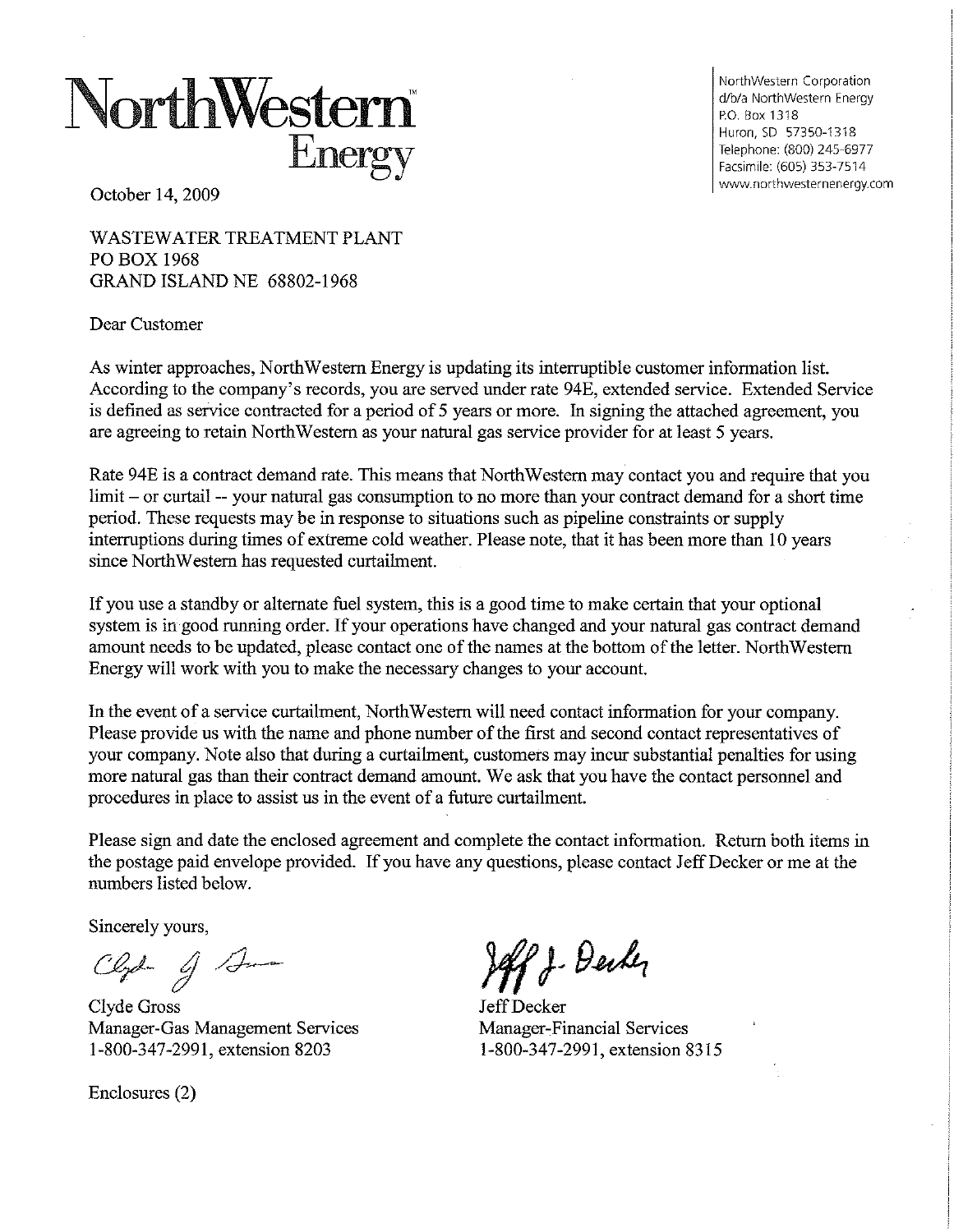#### NORTHWESTERN ENERGY

#### NATURAL GAS SALES AGREEMENT

## CUSTOMER NAME: WASTEWATER TREATMENT PLANT ADDRESS: S OF KUESTER LAKE, GRAND ISLAND, NE

NorthWestern agrees to deliver and sell natural gas to the Customer, and the Customer agrees to receive and purchase natural gas from NorthWestern according to the following terms:

- (1) The provisions of NorthWestern's Rate No. 94E and General Terms and Conditions, as approved by the appropriate regulatory authority. A copy of these tariff sheets may be obtained from NorthWestern.
- (2) Customer's firm natural gas requirements are 810, therms/day. All natural gas delivered by NorthWestern to Customer in excess of such firm gas is interruptible gas. Such interruptible gas shall not be used during periods for which notice of curtailment has been given. Use of unauthorized gas during curtailment is subject to application of appropriate penalty provisions.
- (3) The terms of this Agreement shall be five years, beginning this date, and shall continue for additional one-year terms beyond such initial term unless 90 days' written notice is provided by either party.

Dated this  $\_\_\_\_$  day of  $\_\_\_\_\_\_$  20  $\_\_\_\_\_$ 

| <b>CUSTOMER</b> | NORTHWESTERN ENERGY |
|-----------------|---------------------|
| By              | B٧                  |
| Title           | Title               |

Account No. 225867-1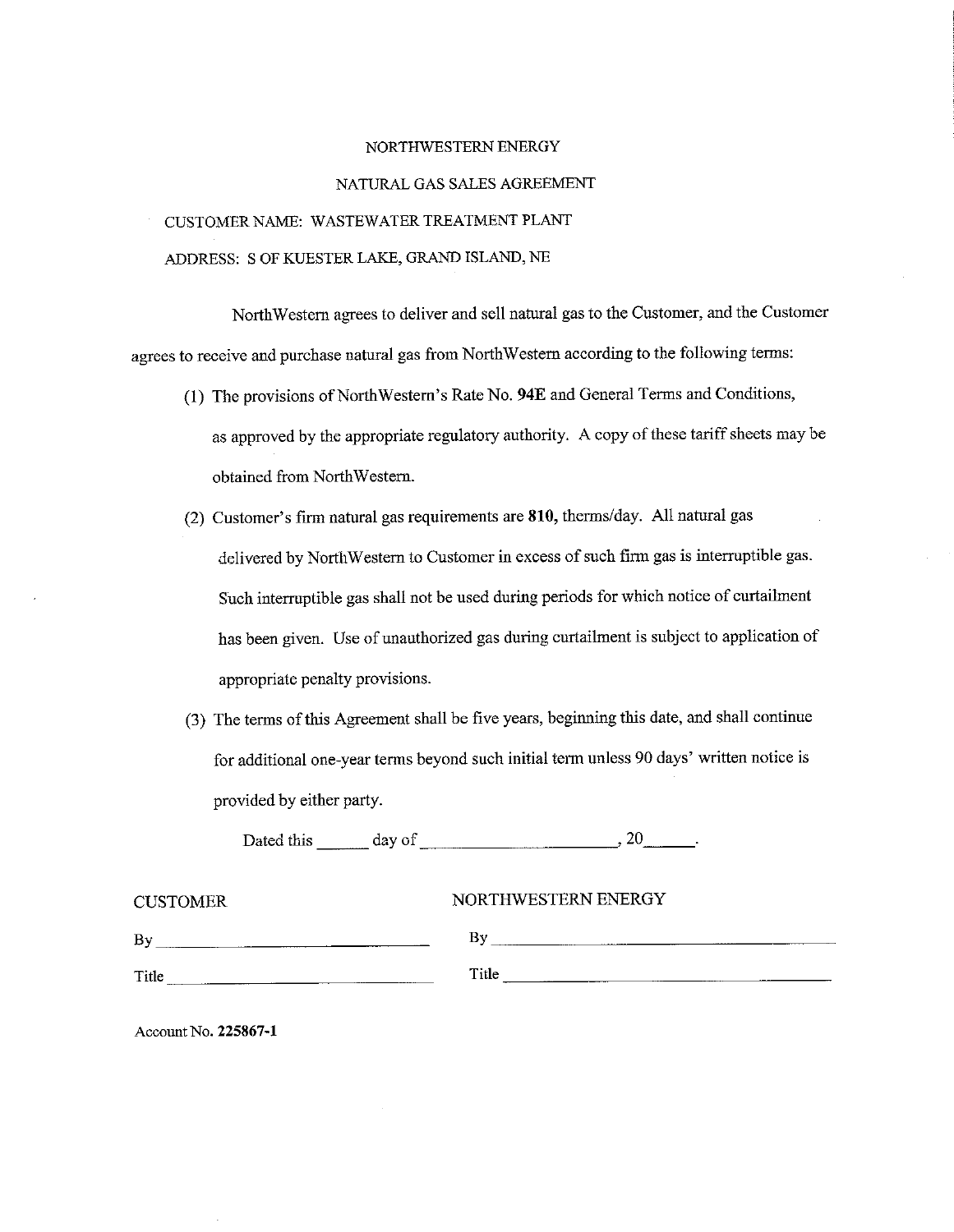# **NorthWestern Energy<br>Natural Gas Interruption<br>Contact Information - 2009**

#### Account Name: WASTEWATER TREATMENT PLANT

Account Number: 225867-1

| Contact Person (Please print) | <b>Direct Phone Number</b>   | <b>Cell Phone Number</b> |
|-------------------------------|------------------------------|--------------------------|
| 1. John Henderson             | 308-385-5430                 | $-308 - 390 - 0603$      |
| 2. Steve Riehle               | $308 - 385 - 5444$ , xt. 260 | 308-379-9236             |
| 3.                            |                              |                          |
| 4.                            |                              |                          |